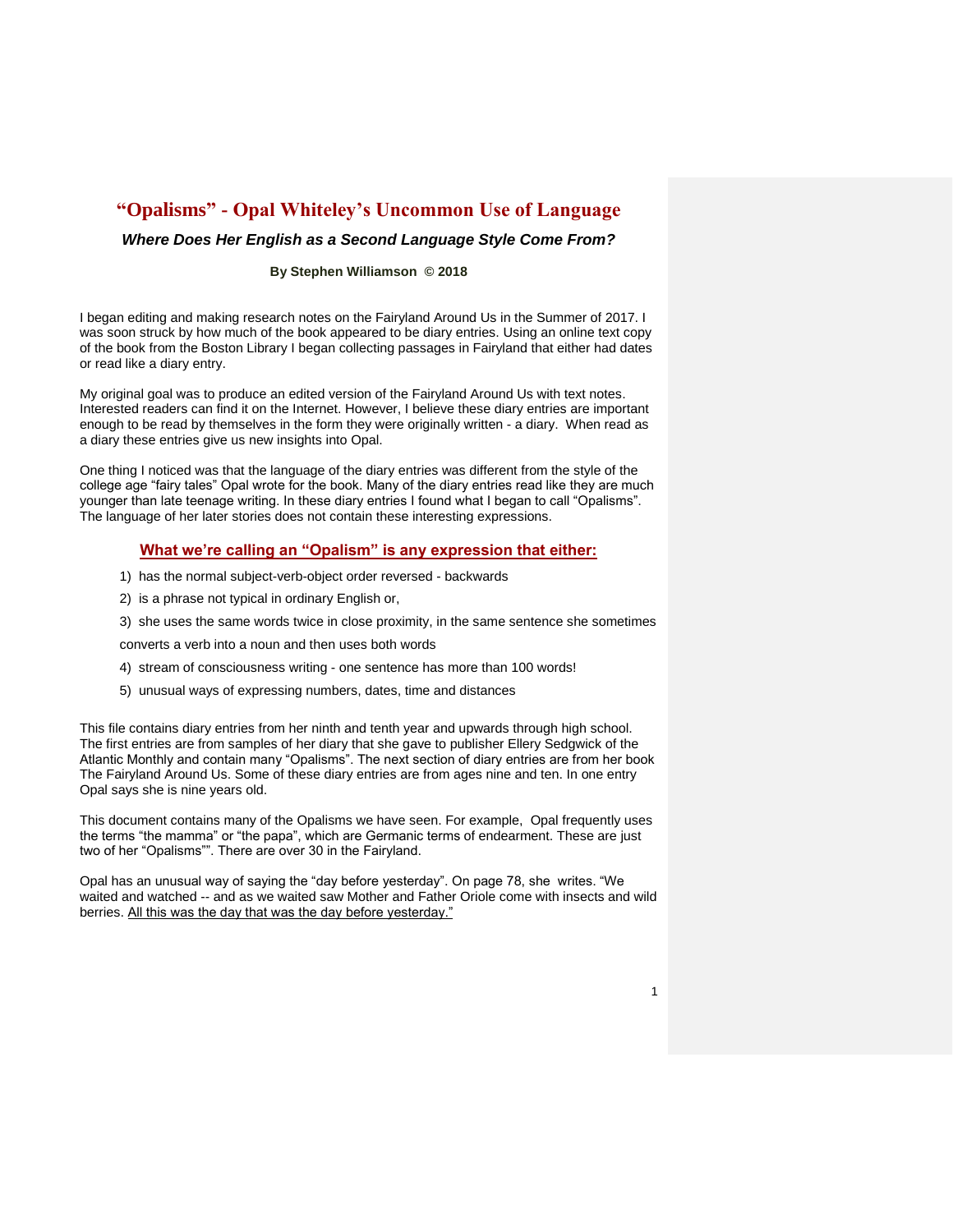On Page 168 Opal feeds baby grouse and says "Very much they liked different berries, insects and grasshoppers."

On June 12th, (page 66) she writes of a flower attracting moths, "To her blossoms at evening come the Sphinx Moth fairies."

On October 12th (p. 168) she writes "A fondness for apples Maurine has, but her fondness for apples sometimes gets me into trouble."

Opal Whiteley claimed her first language was not English, but French. Her written syntax has an English as a Second Language (ESL) style from early childhood through her diary entries in the Fairyland Around Us (1918). The background language may be French, German - or even a style Opal herself invented.

Whiteley also employs what is called the "little-professor" style of speaking and writing. This is very common with children who have autism. They can speak in detail about subjects which interest them. I believe Opal was on the autism spectrum. But while she often writes like a "little professor", that is not the ESL "Opalisms" we are examining.

After the pages with Opalisms, (pages 2-19) there are three selections from her published six and seven year old diaries. They are included to show samples of her longer diary entries and her ESL style in the Atlantic Monthly diary.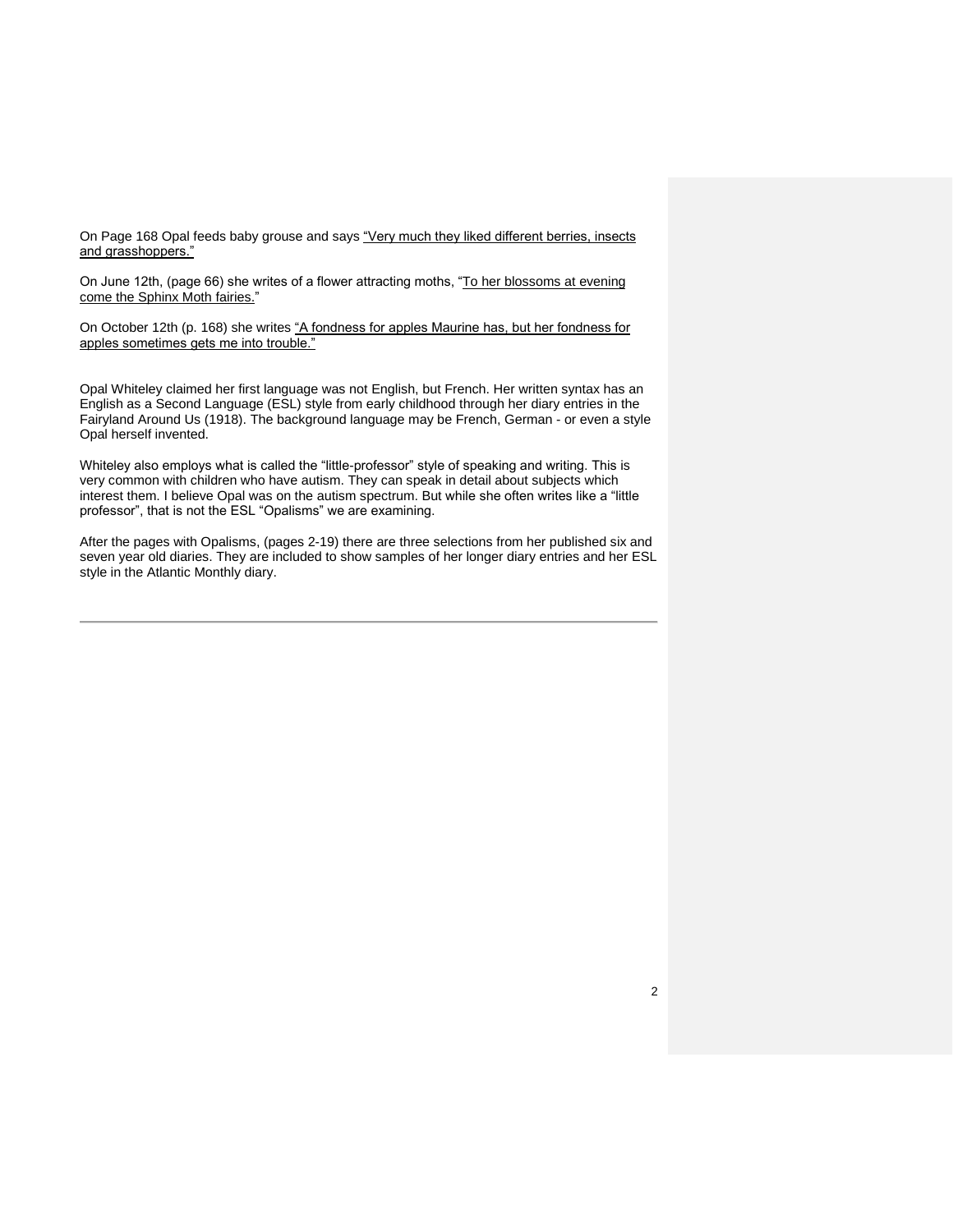#### **"ABOUT 9 YEARS OLD" Opal Gave this to the Atlantic Monthly as a Sample**

It is the time of goldenrod and the way is bordered with plumes of gold, bringing joy to the eyes of those who pass by. We children go unto them and catch the insects about them and upon them. We have this motto in our botany study: Know the flowers and know their insect visitors. So every day new things we learn, and sweet the joy we find in knowing the everyday things around us.

This has been quite a busy day. After part of the morning work was done the mamma and the children went a-visiting. I was left to mind the house, and told to stay and watch it all day. First I swept the floors and then I scrubbed them, then I started to clean the windows. I put Bon Ami all over those panes in the windows, then I made mottos -- helpful things that Virgil and Horace and Seneca said in days of long ago -- on the glass with my fingers. That gave the windows a proper look of inspiration, so I left the Bon Ami on -- just as a background for the mottos. I gave the stove a good shine-up. Then I decided the house didn't need any more tending; it could take care of itself; so I latched the doors and went and gathered up a lot of the camp children to go on an exploration trip.

We walked along the flume and leaned over to pick leaves from the tops of the higher bushes. When we had gotten a goodly number of leaves, we played they were ships and sent them sailing down the flume with light cargoes laden. By-and-by we came to a very rocky place. A young fir tree was striving to grow up among all those rocks. It had a brave look. We children climbed down from the flume. We circled around that little tree and gave it our pledge of friendship. The children asked me to name it. I called it Theocritus because he said, "Who perseveres, succeeds at last." As we came away we noticed how cheery it looked and that it had a goodly number of pimples. Many young fir trees have pimples -- as many as some people have freckles. These pimples are sticky -- are bubbles of pitch with the skin stretched tight over them. They are very sticky and if one slides down a young fir tree that has pimples, one gets sticky all over.

Then we went on down to the lower end of the camp to get Loralee. She was crying out by the chopping-block. Her mamma was just dead a few minutes before we got there -- she was dead of typhoid fever. The doctor looked angry looks. He said everybody in camp must boil all water used for drinking and cooking. Too -- he said -- it was a wonder half the camp was not dead with typhoid fever.

We didn't linger to hear what else he had to say, because Jenny thought if we had the rope for Loralee to jump it would help to keep her from crying. She is so fond of jumping rope. We went over by the mill to get John to get the rope for us, but John wasn't there to get the rope for us. He has gone to catch one of the hired girls at another camp, who is running away with the husband of the sad lady who lives in the mill town and gave all we children ginger cookies one day when we were coming home from feeding earthworms to the baby birds; and being as John wasn't there to get the rope for Loralee to jump, I thought she would like to go for comfort to the Cathedral, so we all went.

From the Cathedral we went to the hospital, and there in the hospital today we were short of bandages, and after a short conference we amputated our apron strings, which made suitable bandages of assorted colors. When we arrived home near dark time our mammas, holding no conference, reached the unanimous decision that they would like to remove by surgical operation that part of our brains from which came the thought to amputate our apron strings. The switches left on the hazel bush by the window are few now.

**Commented [1]:** Opalism - object-subject-verb

**Commented [2]:** Opalism - the mamma .. "went avisiting" - later she uses the phrase "the papa" - these may be Germanic terms of endearment.

**Commented [3]:** Opalism - the mamma went "avisiting"

**Commented [4]:** Not really an Opalism but personification of the house

**Commented [5]:** Opalism - the doctor looked angry looks

**Commented [6]:** Opalism - "... near dark time ..."

**Commented [7]:** Note: the Opalism "near dark time".

Opal is spanked by her mother with a hazel switch. However, this paragraph is really describing what later came to be known as a "lobotomy". Strangely, Opal may have had a lobotomy in Napsbury Mental Hospital nearly forty years after writing this diary entry.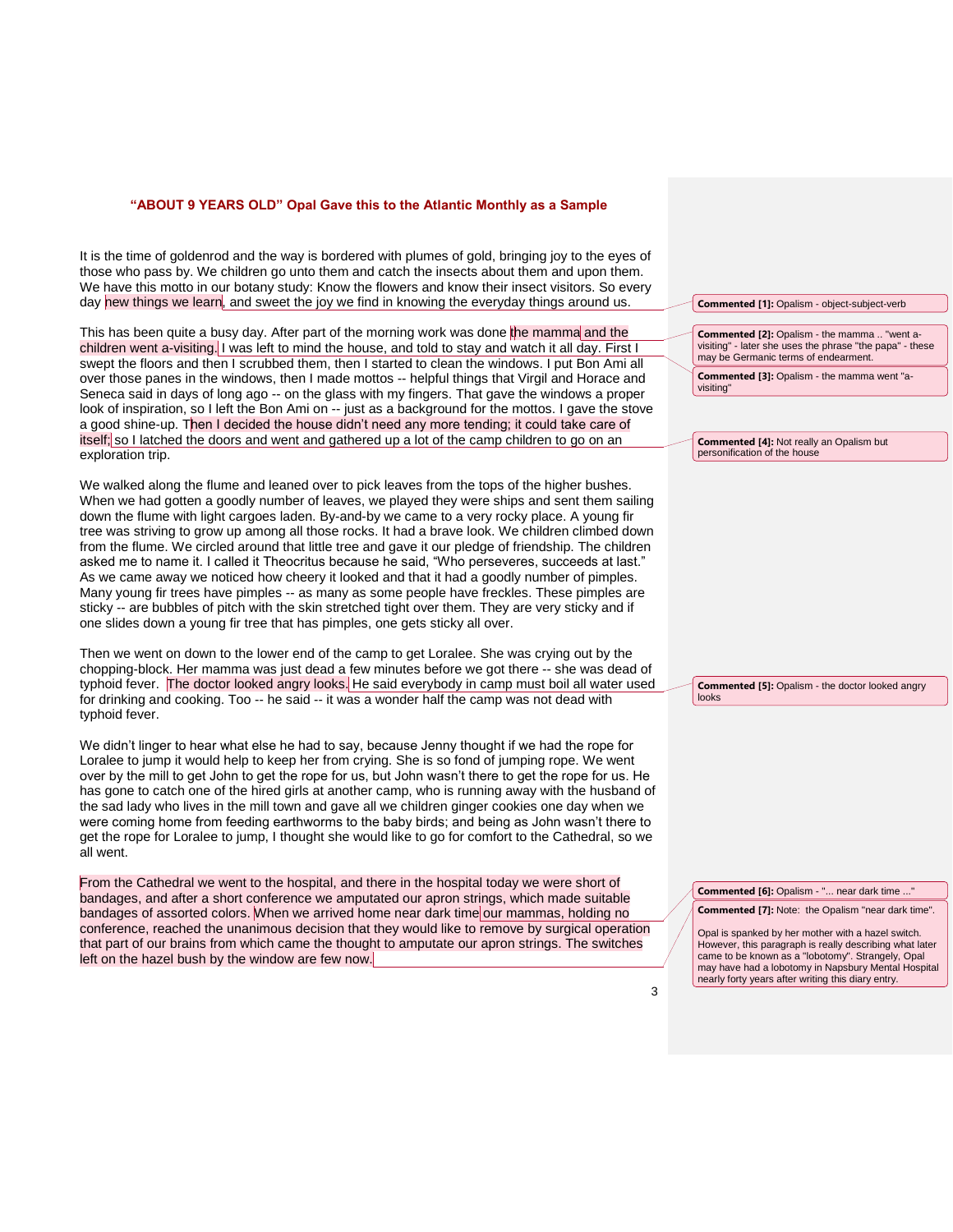#### **"ABOUT 10 YEARS OLD" - Opal Gave this to the Atlantic Monthly as a Sample**

This day I went forth into the forest at the hour of sunrise. And within the forest I heard a sublime, bell-like voice -- it was one of his Cathedral singers. Upward and onward the song of the little singer carried my soul -- and nearer seemed the All-Wise Father as I stood there in his forest Cathedral listening. He who in his singing lifts up the thoughts of the children of men to higher realms is this fairy, Audubon's Hermit Thrush.

I could not linger to listen long. I had to get a hurry on me and get myself back to the kitchen, to put the coffee on and mix the griddlecakes and bake them for the papa's breakfast, and in between times put up his lunch, for he has to be on his way to work before half-past six o'clock. While I was making the cakes the bird song I heard in the Cathedral sang on in my heart. It was a good start for the day.

After the papa went to work, the children and the mamma got up for breakfast. The mamma, not being hungry, did eat only two griddlecakes, but the children (who most of the time have appetites like unto those of young birds not out of the nest) did eat nineteen griddlecakes, which it did take some little time to bake.

Then there were the chickens to feed and there was milk to deliver. We get five cents a quart for milk. When these tasks were done I learned on inspection that there was not quite enough wood split up for the day. When I was through splitting wood I sat down on the chopping-block to comb my hair for school.

I hurried away to school. On the way I saw twenty-one butterflies -- seven Swallowtails, nine Monarchs, three Checkerspots, a Painted Lady and Velvet Cloak. I spread my arms to sail along like all those butterflies, then I thought I had better hurry on to school. Pretty soon I found thirteen caterpillars and heard a Meadowlark sing three different songs, one after the other.

Then I stopped at the Redwing Blackbird nursery. While I was there Father Blackbird, he with red upon his wings, came with a plump caterpillar and pausing a moment popped it into the wide-open mouth of Christopher Columbus and then was off again for another morsel. And I was off again for school. A little farther on I found seven more caterpillars -- and in the pond by the great oak tree I found a goodly number of tadpoles. I took off my sun bonnet and took my dinner out of the tin pail and put it into the bonnet. Into the pail I put the tadpoles, then I hurried on to school. Last eventide I was so busy with the nursery and the hospital that I did not get a certain hole in my stocking darned

 *(Later, in the same diary entry Opal writes about her school classes)* "History class was, then arithmetic, and then came spelling."

**Commented [8]:** Opalism - word order in sentence structure **Commented [9]:** Opalism - using a verb as a noun "I had to get a hurry on me"

**Commented [10]:** Opalism - "off again" in one sentence and again in the next sentence

**Commented [11]:** "eventide" - Opalism - archaic word for evening time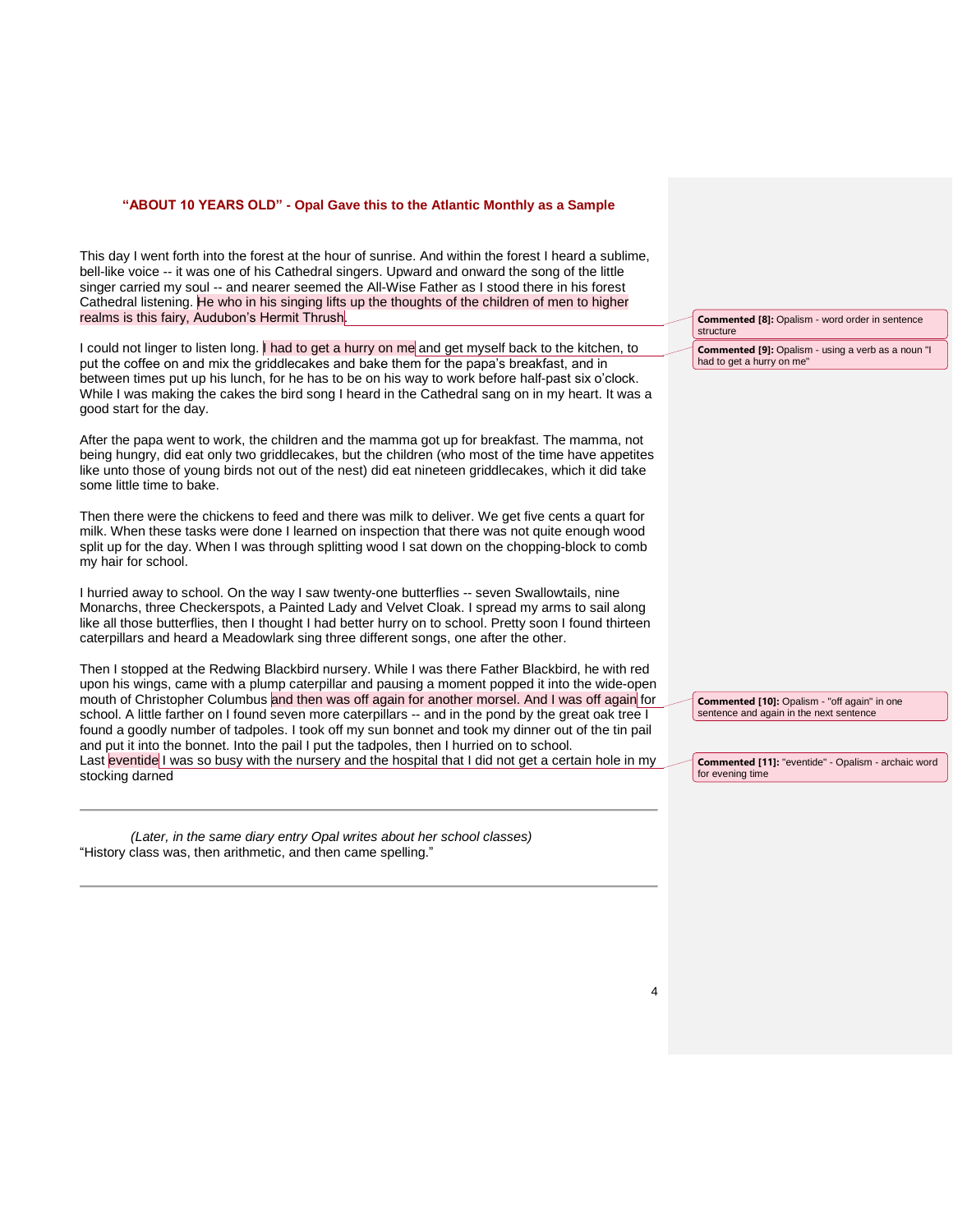## **FAIRYLAND AROUND US DIARY ENTRIES Original Book Fairyland Around Us PDF for Page References** [https://archive.org/stream/fairylandaro/mode/2up](https://archive.org/stream/fairylandaroundu00whit_0#page/n9/mode/2up) *Over 30 Opalisms in Fairyland Around Us* 166 March 15 Last year I found a Mother Saw-Whet Owl at home in an old Woodpecker's hole, one week later than this week. She was sitting upon six white eggs. Mice from the mouse-traps I brought her -- she liked them. P 168 Very much they liked different berries, insects and grasshoppers. P 48 How we children joy to hear his song night or day. P 165 May 17th -- Found a Mother Kildeer at home in Grandfather's cornfield. She was near unto the corn plant. No home had she builded -- her eggs were on the ground. P 57 That I had been to Heron Town was made known by my torn apron before I had time to open my mouth and tell them about the wonderfulness of being up there with the baby Herons so far above the world. P 176 June 5th -- Among the Saxifraga fairies on the mountain side at the edge of the great forest I found the Parnassian Butterflies, they whose upper wing edges are transparent. When a small child as I wandered among these fairies on the mountain side I loved to think as I watched them that the Spirit of Winter and the Spirit of Spring to the Children of Men a thought of their friendship to bring, together had made, and had given to the world, this fair wonderful thing with the snow, and the ice, and faint colors of fair blossoms upon its wing -- just that its existence might ever and eternally in silence sing, year after year, of a friendship so dear between the Spirits of Winter and Spring. P 146 June 8th -- This morning I went into the fields before six o'clock, taking my breakfast with me. A happy hour I had among the Morning Glory fairies. And there were jewel dewdrops on the Spider Webs among the vines. Among Morning Glory's cousins are Moon Flower, Man of the Earth and Dodder (also called Strangleweed), who had fallen from grace and is much unlike our beautiful Morning Glory. **Commented [12]:** Opalism classic - "one week later than this week" - about March 21st of previous year **Commented [13]:** Opalism "Very much they liked" - Example of normal word order being askew. Normally we would say "they liked different berries very much." **Commented [14]:** Opalism "How we children joy to hear ..." using "joy" as a verb **Commented [15]:** Opalism - "no home had she builded" **Commented [16]:** Opalism - "wonderfulness" **Commented [17]:** Opalism - Spirit of Winter & Spirit of Spring - almost 100 words in this sentence! **Commented [18]:** Opalism - "A happy hour I had ..."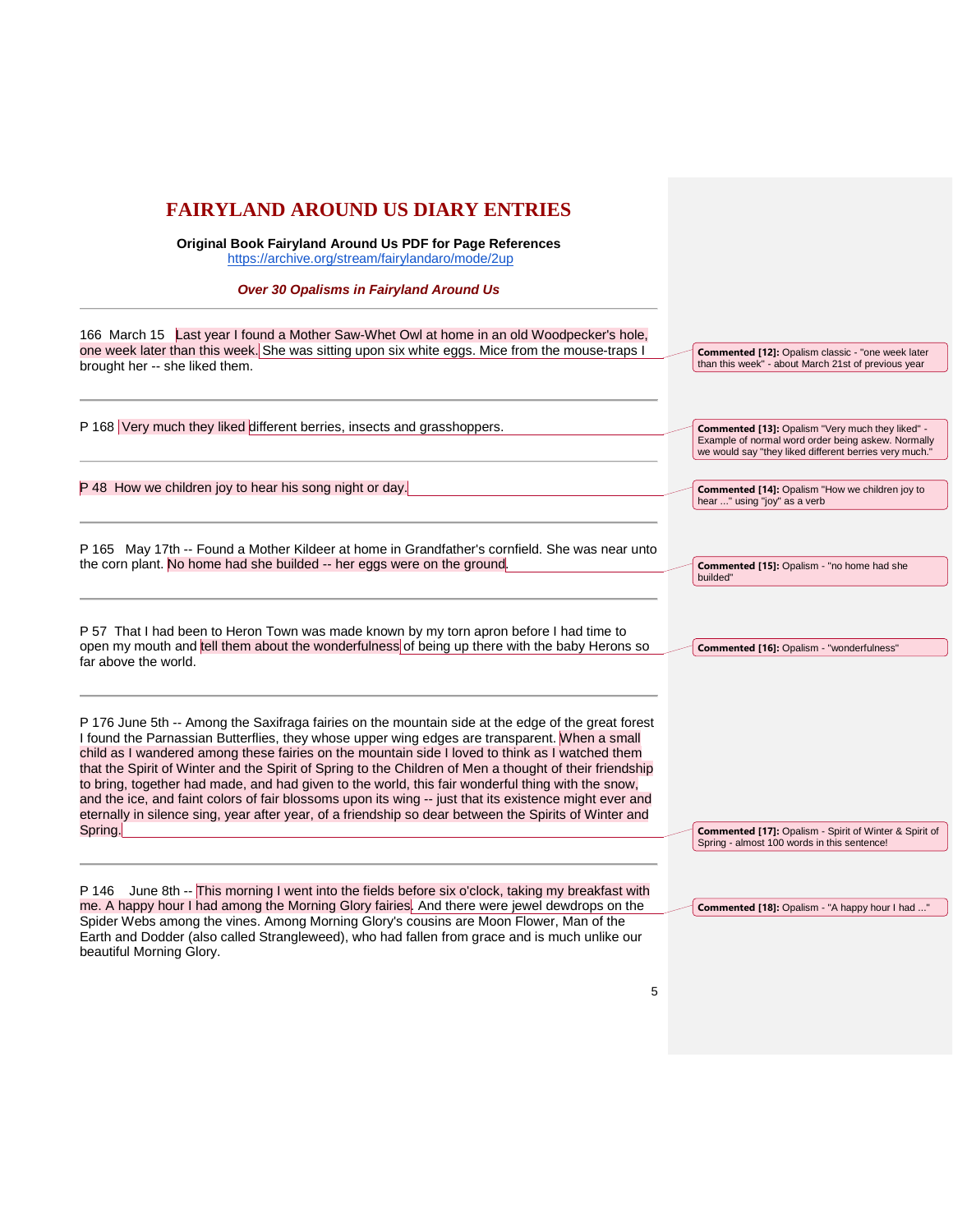P 144 June 9th -- Gophers are busy out in the field; and the Mole fairies are being blamed for their work. Now the gopher -- it is true that he eateth of young roots of things we want to grow; but the Mole eateth of worms and insects.

P 66 June 12th -- 'Tis the time of Bouncing Bet and she blooms along the way. Cousin of Campion, Cockle and Chickweed is she. To her blossoms at evening come the Sphinx Moth fairies.

P 156 June 15th -- O, tongues of flame are speaking here and yonder where blooms the Indian Paint Brush, the Scarlet Painted Cup, cousin of Mullein, Monkey Flower and Fox Glove. And to it comes the Hummingbird. (We saw four about them today.)

#### **IMPORTANT: YELLOW JACKET STORY ALSO IN CHILDHOOD DIARY**

P 92 July 5th -- Sometimes I share my bread and jam with the Yellowjackets who have a home on a bush by the road twenty trees and one distant from the garden. To-day I climbed upon the old rail fence close to their home with a piece and a half of bread and jam -- the half piece for them and the piece for myself -- But they all wanted to be served at once, so it became necessary to turn over all bread and jam on hand. I broke it into little pieces and they had a royal feast right there on the old fence rail. I wanted my bread and jam -- but then Yellow Jackets are such interesting fairies, being among the world's first paper-makers -- and baby Yellow Jackets are such chubby youngsters. Thinking on these things made it a joy to share one's bread and jam with these Wasp fairies.

**Commented [19]:** Opalism - use of archaic language word "eateth" is in the same sentence twice

**Commented [20]:** Opalism - "To her blossoms at evening come

**Commented [21]:** Opalism - unusual use of English tongues of fire are speaking - "And to it comes the Hummingbird" is also an Opalism.

Also the ending sentence (We saw four about them today.)

**Commented [22]:** the Yellow Jacket story is found almost word for word in the childhood diary - critics claim it proves she wrote she wrote it when she was older - but I think this is an authentic early diary entry here

**Commented [23]:** Opalism - "twenty trees and one distant from the garden"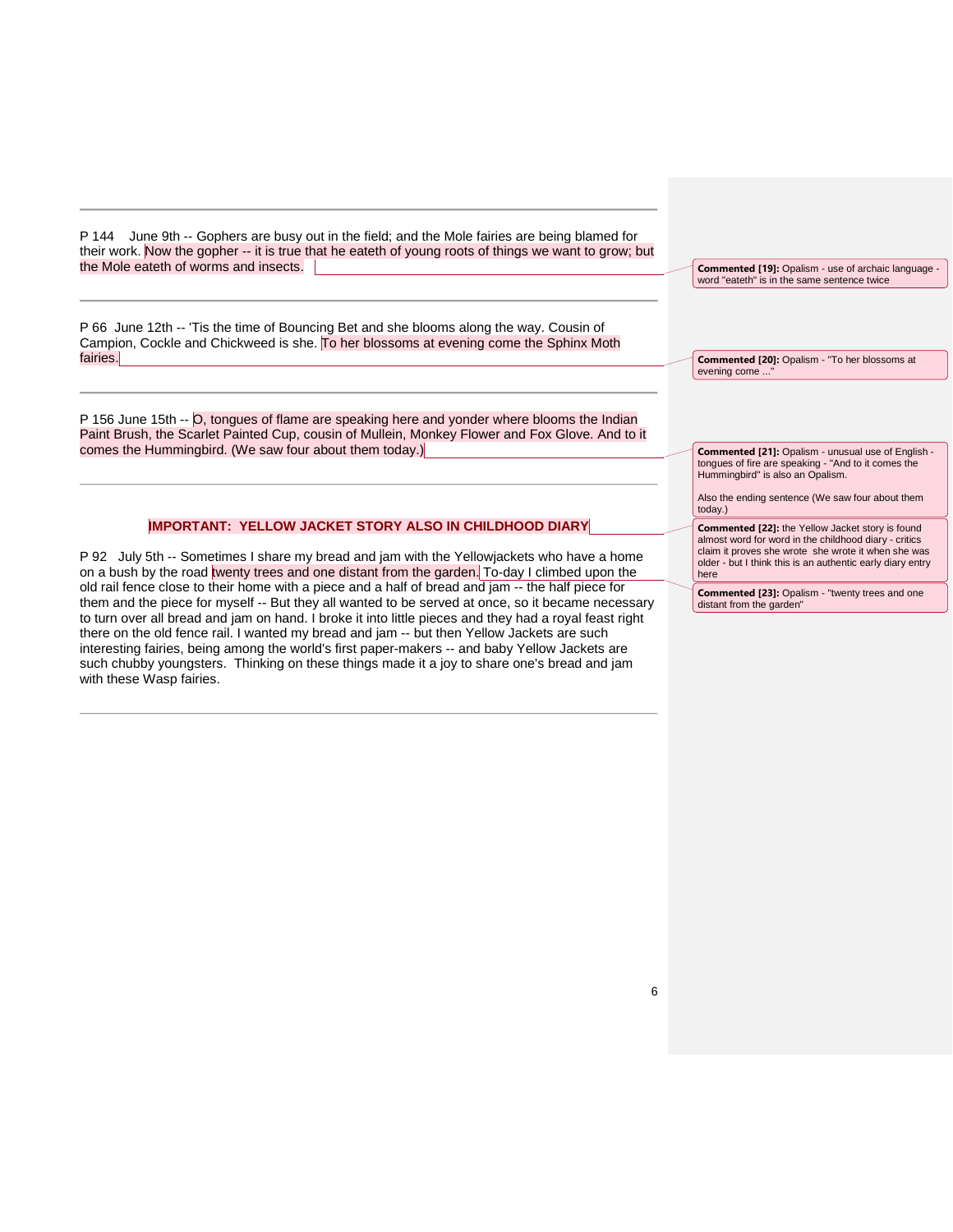### **"THE DAY BEFORE THE DAY THAT WAS YESTERDAY"**

P 78 We saw him on a thistle -- for a moment he stopped at the thistle, then straight to the Cottonwood tree he flew. To the Cottonwood tree we softly hurried too. We peered about, in and out among the branches -- then we caught a glimpse of a hanging basket cradle. And keeping still we heard wee tiny voices -- voices of Baby Orioles calling for breakfast, dinner, and supper. We waited and watched -- and as we waited saw Mother and Father Oriole come with insects and wild berries. All this was the day that was the day before yesterday. To-day we children brought insects and berries to the four wee bits of Oriole humanity who have so recently come out of four grayish white eggs. Softly the cradle of Icterus bullockii swings in the wind.

#### **OPAL CALLS A WEASEL "EVIL" - the only reference to "evil" in Fairyland**

P 187 July 15 To-day I saw a Weasel glide into a burrow, which used to belong to a Groundsquirrel. Now Weasel is one of the fairies I do not have a friendly feeling for in my heart. He is such a killer -- why, it seems that he always is killing some other folks -- just like a wicked giant in the old fairy-stories. Now Weasel is no giant. He is from thirteen to fifteen inches long -- which is no great length after all. His ways are ways of evilness -- surely he will reap as he has sown.

P 93 July 17th -- Now time is weed time -- and we children find weeds very interesting. Today we found many Running Mallows with their small, pale blossoms. At four o'clock we held a reception for all relatives of the Weed Mallow. Those invited were Cousin Swamp Rose Mallow, who dwells on the bank of the stream;

P 98 August 10 Glory, glory! Praise God from whom all blessings flow! For five whole months I've been looking for Goldfinch home. In June when Bluebirds were raising their second family, and in July when Robins were making a third home, I sought and found not Goldfinches home.

Then I began to pray mornings as well as nights -- and if I didn't find the home today. I was going along the hillside among the Vine Maples when ahead of me I saw a dear cradle with a bit of olive brown on it. Mrs. Goldfinch was at home. When I came nearer I saw nearby a darling golden fairy wearing a black cap on his head, and black and white upon his wing. While keeping very quiet I heard him softly saying, "bay-bee, bay-bee." O, I am so happy.

P 101 August 15th -- 'Tis the time of Golden-rod, and the way is bordered with plumes of gold bringing joy to the eyes of those who pass by. We children go unto them and watch the insects about them and upon them. We have this motto in our Botany study, "Know the flowers -- and know their insect visitors." So every day new things we learn and sweet the joy we find in knowing the every-day things around us.

**Commented [25]:** Opalism - "the four wee bits of Oriole humanity". **Commented [26]:** Not an Opalism but the weasel is the only animal called "evil" in Fairyland. **Commented [27]:** Opalism - "Now time is weed time" **Commented [28]:** Opalism - "I sought and found not Goldfinches home. **Commented [29]:** Opalism - two very similar words in the same sentence **Commented [30]:** Opalism - "The time of the Goldenrod" -

**Commented [24]:** Opalism - "the day that was the day

before yesterday"

Also, this is the same paragraph as used in her 9 year old diary, so it's likely to be from when she was nine. **Commented [31]:** Opalism - word order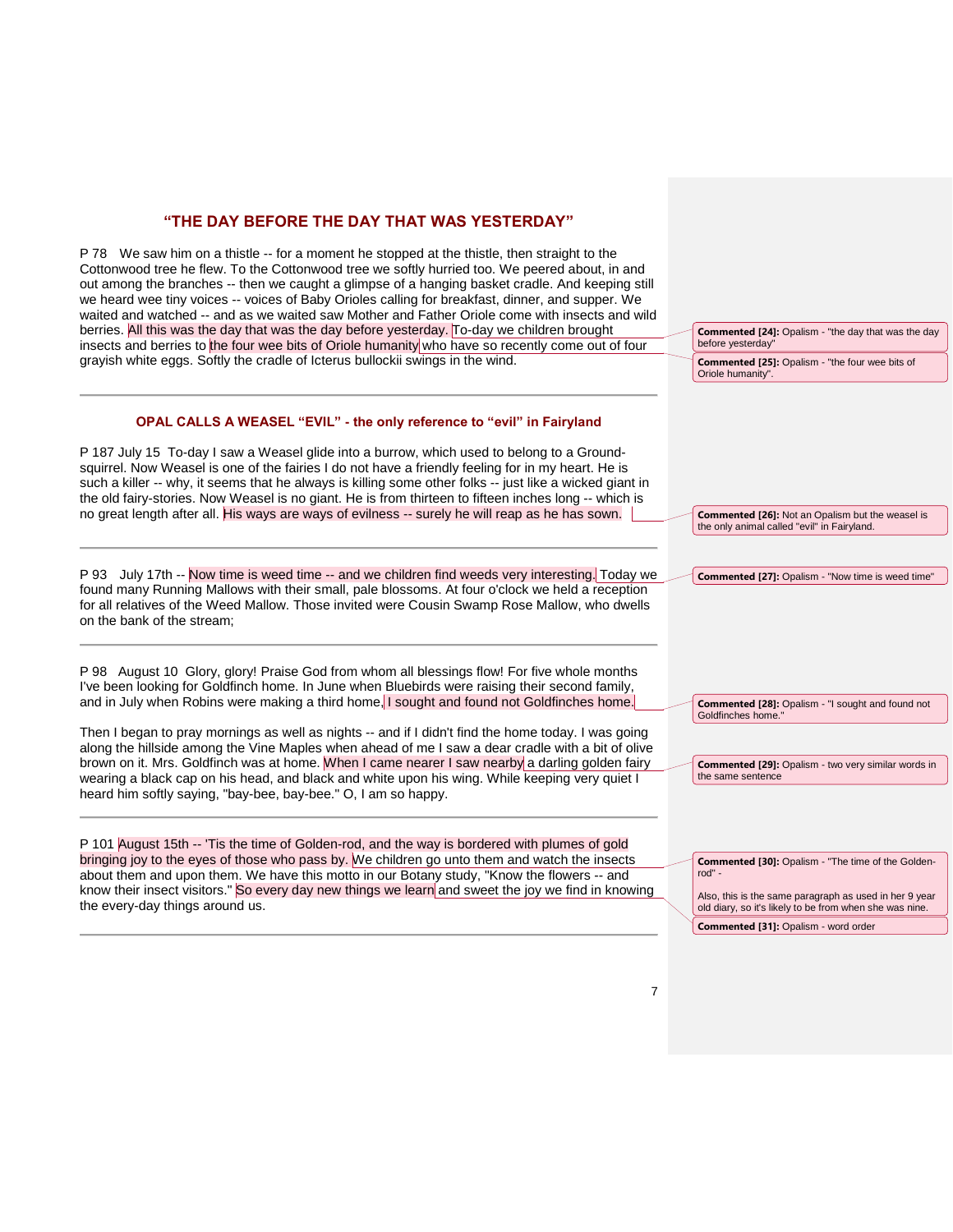